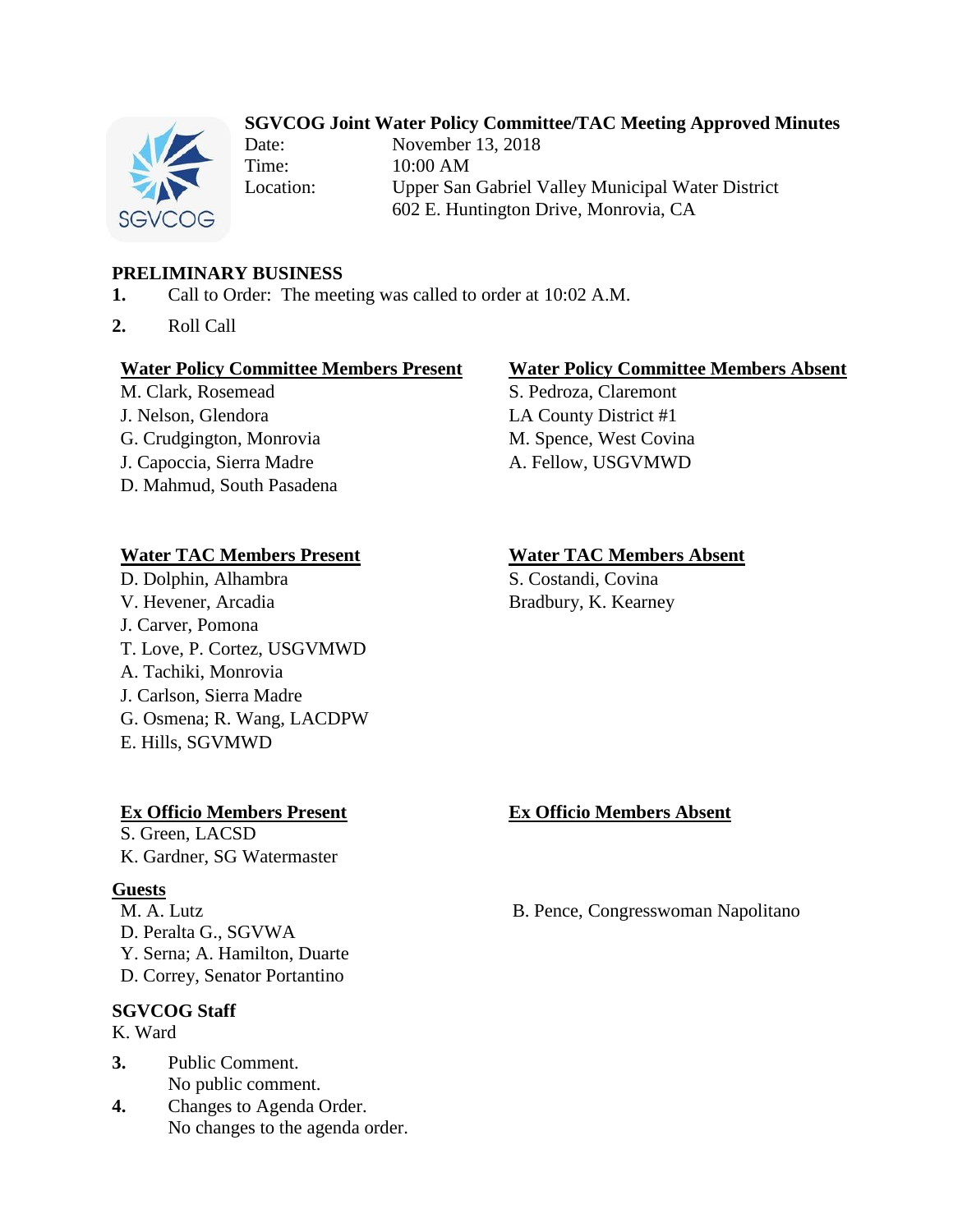### **CONSENT CALENDAR**

- **5.** Water Committee/TAC Meeting Minutes
	- **There was a motion to approve the consent calendar. (M/S: J. Capoccia /G. Crudgington).**

**[MOTION PASSED]**

| AYES:           | Alhambra, Arcadia, Pomona, Glendora, Monrovia, Sierra Madre, Rosemead, |
|-----------------|------------------------------------------------------------------------|
|                 | <b>USGVMWD, LACDPW</b>                                                 |
| <b>NOES:</b>    |                                                                        |
| <b>ABSTAIN:</b> |                                                                        |
| <b>ABSENT:</b>  | Covina, Claremont, South Pasadena, West Covina, LA County District #1, |
|                 | Bradbury, SGVMWD                                                       |

### **LEGISLATIVE UPDATES**

**6.** State and Federal Legislation Updates: November 6 Election Results *Recommended Action: For information only.*

K. Ward reported on this item. Proposition 3, a \$9 billion bond measure that would have modernized old dams, restored tainted watersheds and created desalination plants, among dozens of other water projects throughout the state failed by 48.3% to 51.7%. As of November 13, Measure W is still too close to call. Currently, the votes are 67.9% in favor, which is above the <sup>2</sup>/<sub>3</sub> required to pass.

**7.** Water/Stormwater Legislative Priorities Discussion

*Recommended Action: Discuss and provide direction to staff.*

K. Ward reported on this item. There was a request for the section on the Financial Capability Assessment (FCA) priority to remove language on the FCA being similar to the EPA, as this is overly limiting, as well as modifying FCA to lowercase. Additionally, B. Pence reported that Congresswoman Napolitano will be setting up a meeting with the COGs to discuss stormwater/water legislation in the near future.

**There was a motion to support the proposed 2019 stormwater state legislative priorities as amended (M/S: D. Mahmud/G. Crudgington). [MOTION PASSED]**

| <b>HULLIUN I ADDLIUI</b> |                                                                         |
|--------------------------|-------------------------------------------------------------------------|
| <b>AYES:</b>             | Alhambra, Arcadia, Pomona, Glendora, Monrovia, Sierra Madre, Rosemead,  |
|                          | South Pasadena, USGVMWD, LACDPW                                         |
| <b>NOES:</b>             |                                                                         |
| <b>ABSTAIN:</b>          |                                                                         |
| <b>ABSENT:</b>           | Covina, Claremont, West Covina, LA County District #1, Bradbury, SGVMWD |

# **DISCUSSION ITEMS**

**8.** Call for Workshop Topics – Los Angeles Regional Water Quality Control Board

The Committee reviewed the proposed topics included in the staff report. M. Clark preferred the list that was included in the minutes. It was recommended that the TAC could work to develop comparative and break down costs relevant to the workshop topics. The TAC was tasked with reporting back on the TMDL and 303 (d) list by providing a summary of facts and state regulator position as they understand it.

Reasonable assurance is a topic the Regional Water Board is working on and is new to the permit that is innovative. The Committee requested a need for technical input from the TAC to help refine the proposed workshop list. There was consensus to remove training for complying with commercial/industrial from the list of proposed topics. The Regional Board is currently working on a template for regional reporting, as well as developing a way of assessing costs. There was a recommendation to add the cost of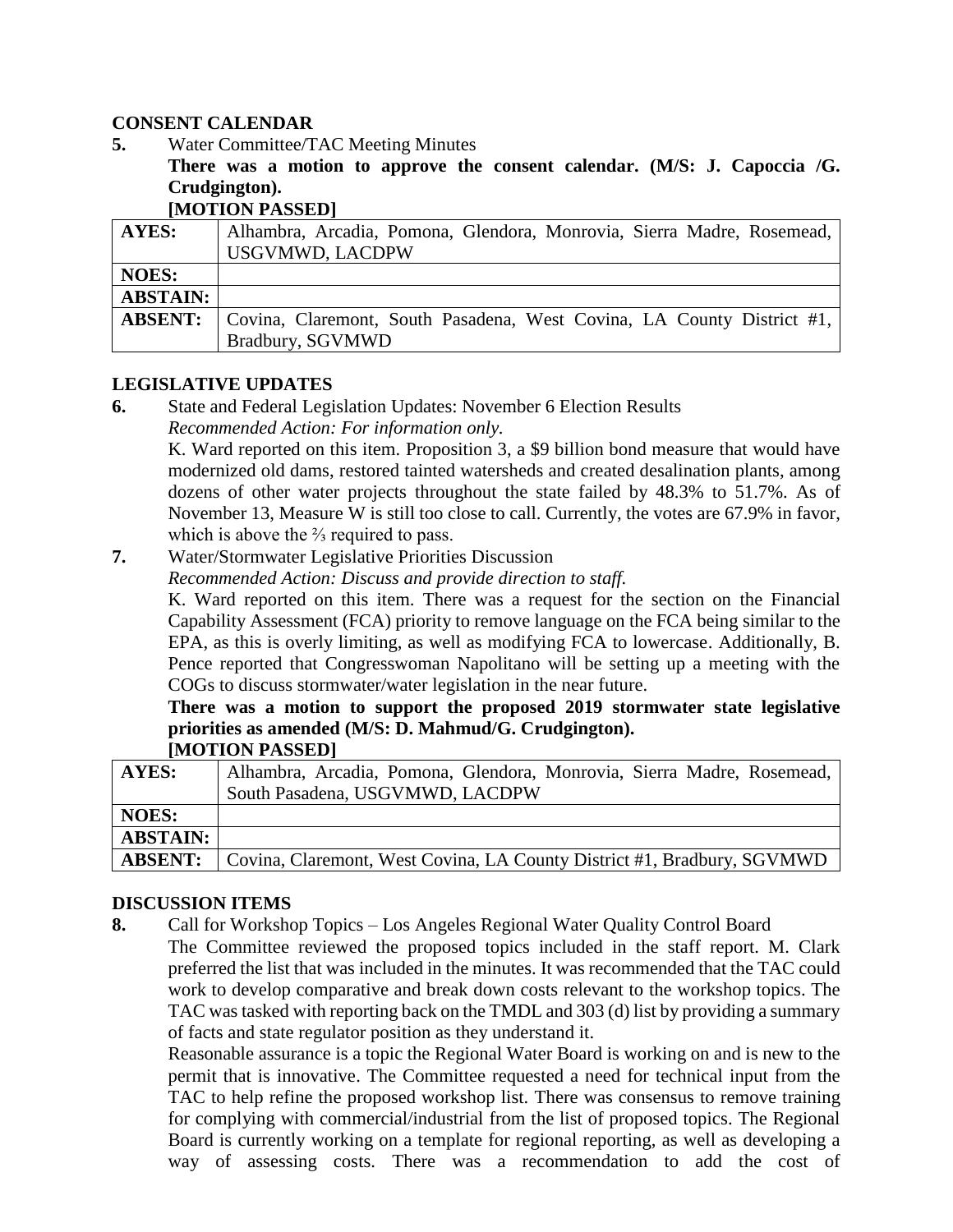compliance/reasonable compliance costs to the list of topics. For the topic of Municipal Financials, the TAC would prepare for this by gathering data. There was agreement to see how Board responds to an initial list and report and assign topics back to TAC and/or other potential sub-committees. The Committee agreed that the workshops would take on the format of Committee/TAC information sharing rather than the Board providing information on topics.

**There was a motion to approve the following list to send to the LA Regional Water Board staff for input:**

- **Municipal Financials**
- **Cost Comparison Data on Green Streets**
- **Available Funding Sources for Stormwater Compliance**
- **(M/S: G. Crudgington/ D. Mahmud).**

# **[MOTION PASSED]**

| <b>AYES:</b>    | Alhambra, Arcadia, Pomona, Glendora, Monrovia, Sierra Madre, Rosemead,<br>USGVMWD, LACDPW, South Pasadena |
|-----------------|-----------------------------------------------------------------------------------------------------------|
|                 |                                                                                                           |
| <b>NOES:</b>    |                                                                                                           |
| <b>ABSTAIN:</b> |                                                                                                           |
| <b>ABSENT:</b>  | Covina, Claremont, West Covina, LA County District #1, Bradbury, SGVMWD                                   |

# **UPDATE ITEMS**

- **9.** E/WMP Updates.
	- RH/SGR: J. Carlson reported on this item. Monrovia presented at the CASQA conference representing the Rio Hondo/San Gabriel River EWMP.
	- East SGV: D. Dolphin reported on this item. The East SGV E/WMP is currently working on annual reports.
	- ULAR: G. Osmena reported on this item.
	- Upper SGV: G. Osmena reported on this item. She gave an overview of the recent Regional Water Board meeting that featured a presentation by Heal the Bay and Waterkeeper. Other business, added to Board agenda as a regular agenda item to provide all groups able to address the Board. Volunteer to attend Water Board meeting and report back to Committee/TAC
- **10.** Water Boards Update

D. Mahmud reported that Deb Smith of the Regional Water Board is on indefinite leave and Renee Purdy has assumed responsibilities as the Executive Director.

**11.** Water Supply Update

K. Gardner and T. Love provided a report. K. Gardner discussed the Ad Hoc Committee on the Drought that the Watermaster is organizing. The goal of the Ad Hoc Committee is to provide a united voice for the drought response and measures in the San Gabriel Valley. May 2019, decision and September 2019 invoices would be sent out. T. Love reported on the current state of the water supply. Lake Mead has a 50% chance of going in to shortage by 2020. He also reported on the rubber dam repair completed by LA County Public Works. Water Fix update: Delta Stewardship to determine if it is consistent with the Delta's plan. Two tunnel options, one tunnel option is preferred. T. Love will provide presentation to share with Committee.

**12.** Stormwater Litigation Update G. Crudgington reported on this item. Tentative decision may take longer than anticipated according to Court.